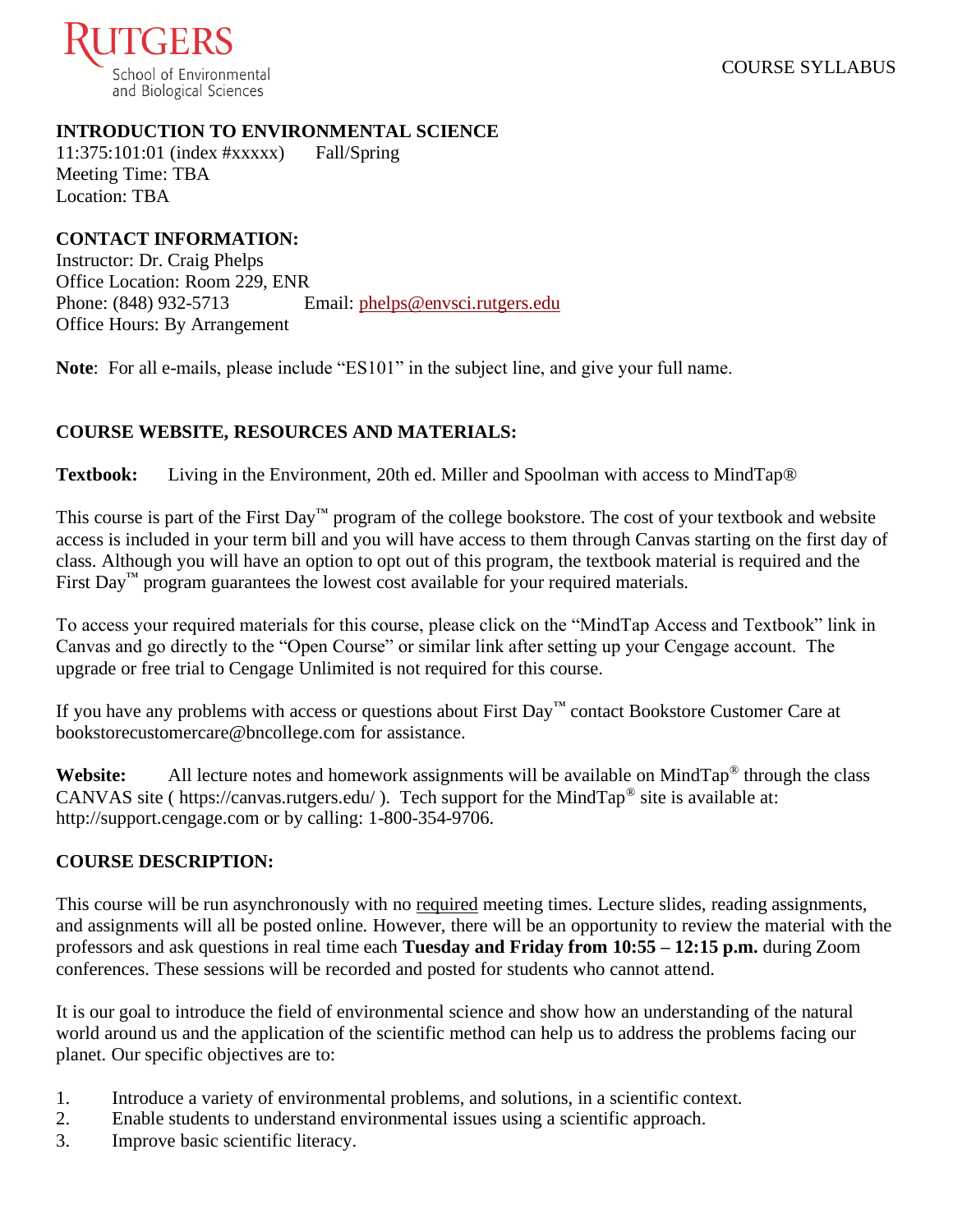

### **LEARNING GOALS: SAS Core Curriculum Learning Goals**

Contemporary Challenges – Our Common Future [CCO] Analyze the relationship that science and technology have to a contemporary social issue.

Natural Sciences [NS]

Understand and apply basic principles and concepts in the physical and biological sciences. Explain and be able to assess the relationship among assumptions, method, evidence, arguments, and theory in scientific analysis.

## **ASSIGNMENTS/RESPONSIBILITIES, GRADING & ASSESSMENT: Requirements and Grading:**

- 1. Three exams: 300 points total (Exams  $1 = 108$  pts., Exams  $2 + 3 = 96$  pts. each)
- 2. Homework Assignments (10) in MindTap: 100 points total. Due Dates (assignments must be submitted for grading by 11:59 p.m.):

| #1: xx | $#6:$ xx  |
|--------|-----------|
| #2: xx | $#7:$ xx  |
| #3: xx | $#8:$ xx  |
| #4: xx | $#9:$ XX  |
| #5: xx | $#10:$ xx |

3. Lecture Quizzes (25) in Canvas: 100 points total.

## **4. Total class points = 500**

5. Extra Credit: up to 20 points for approved environmental volunteer experience (2 points for each hour of service.) Volunteer service must be related to the environment and pre-approved by the instructor.

Your final grade will be calculated by dividing the total number of points earned (including any extra credit) by 500 to obtain a percentage. The letter grade will be based on that percentage, which may be curved depending on the course average.

### **Late Assignments and Make-Ups:**

Because meeting the deadlines and completing assignments on time are important parts of this class, late assignments without an acceptable excuse will be penalized by 50%. Exam make-ups will only be given for a University-approved absence.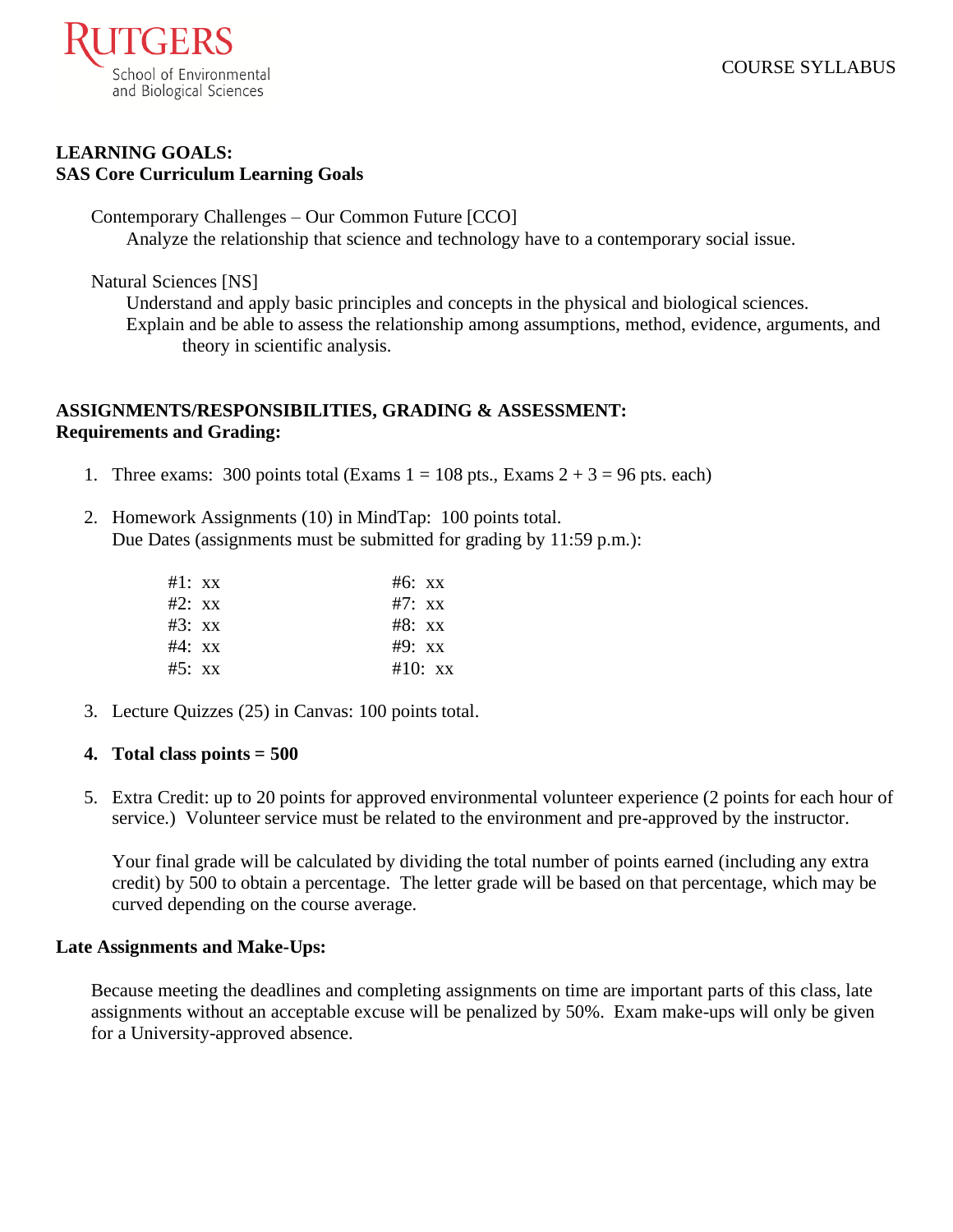

## **ACCOMODATIONS FOR STUDENTS WITH DISABILITIES**

Please follow the procedures outlined at [https://ods.rutgers.edu/students/registration-form.](https://ods.rutgers.edu/students/registration-form) Full policies and procedures are at<https://ods.rutgers.edu/>

Contact me as soon as possible so that we may make any necessary arrangements to support a successful learning experience.

### **ABSENCE POLICY**

This course is being offered asynchronously so there are no classes to be missed. However, deadlines for assignments and exams will be enforced unless a university-approved excuse is provided.

#### **COURSE SCHEDULE:**

| Lecture No.             | Date | Day | Topic                                      | Reading          |
|-------------------------|------|-----|--------------------------------------------|------------------|
|                         |      |     | Introduction                               |                  |
| $\overline{2}$          |      |     | Sustainability                             | Chap. 1          |
| $\overline{\mathbf{3}}$ |      |     | Nature of Science, Matter and Energy       | Chap. 2          |
| $\overline{\mathbf{4}}$ |      |     | Matter, Energy and Systems                 | Chap. 2          |
| 5                       |      |     | Ecosystems and Cycles                      | Chap. 3          |
| $\overline{6}$          |      |     | Economics                                  | Chap. 23         |
| $\overline{7}$          |      |     | Policy, Ethics and Worldview               | Chaps. $24 + 25$ |
| 8                       |      |     | <b>Biodiversity and Population Ecology</b> | Chap. 4.2-3,     |
|                         |      |     |                                            | $+$ Chap. 5      |
| 9                       |      |     | <b>Human Population</b>                    | Chap. 6          |
| $\blacksquare$          |      |     | <b>Exam 1</b> – covering classes 1-9       |                  |
| 10                      |      |     | <b>Climate and Biodiversity</b>            | Chap. 7          |
| 11                      |      |     | Land Management (Sustaining Ecosystems)    | Chap. 10         |
| 12                      |      |     | <b>Aquatic Ecosystems</b>                  | Chap. 8          |
| 13                      |      |     | <b>Aquatic Resource Management</b>         | Chap. 11         |
| 14                      |      |     | Food Production and the Environment        | Chap. 12         |
| 15                      |      |     | <b>Water Resources</b>                     | Chap. 13         |
|                         |      |     | <b>SPRING BREAK</b>                        |                  |
| 16                      |      |     | <b>Water Pollution</b>                     | Chap. $20$       |
| 17                      |      |     | <b>Water Systems</b>                       | Sect. 20.5       |
| $\blacksquare$          |      |     | <b>Exam 2</b> – covering classes 10-17     |                  |
| 18                      |      |     | Non-Renewable Energy                       | Chap. 15         |
| 19                      |      |     | Renewable Energy                           | Chap. 16         |
| 20                      |      |     | Health and Toxicology I                    | Chap. 17         |
| 21                      |      |     | Health and Toxicology II                   | Chap. 17         |
| 22                      |      |     | <b>Air Pollution</b>                       | Chap. 18         |
| 23                      |      |     | Climate                                    | Chap. 19         |
| 24                      |      |     | Solid and Hazardous Waste I                | Chap. 21         |
| $\overline{25}$         |      |     | Solid and Hazardous Waste II               | Chap. 21         |
|                         |      |     | <b>Exam Review</b>                         |                  |
| $\overline{a}$          |      |     | <b>Exam 3</b> – covering classes $18-25$   |                  |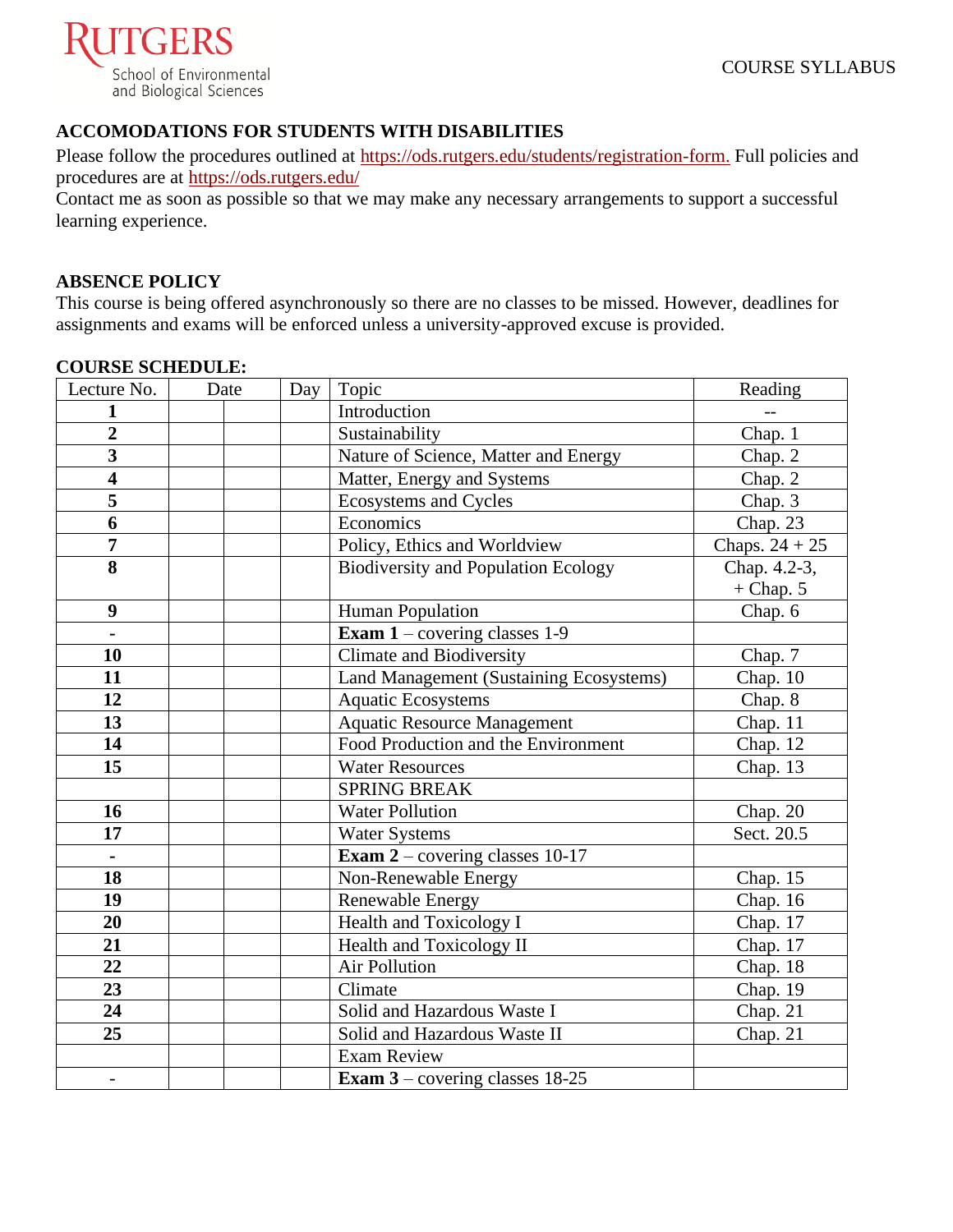

# **ACADEMIC INTEGRITY**

The university's policy on Academic Integrity is available at [http://academicintegrity.rutgers.edu/academic](http://academicintegrity.rutgers.edu/academic-integrity-policy)[integrity-policy.](http://academicintegrity.rutgers.edu/academic-integrity-policy) The principles of academic integrity require that a student:

- properly acknowledge and cite all use of the ideas, results, or words of others.
- properly acknowledge all contributors to a given piece of work.
- make sure that all work submitted as his or her own in a course or other academic activity is produced without the aid of impermissible materials or impermissible collaboration.
- obtain all data or results by ethical means and report them accurately without suppressing any results inconsistent with his or her interpretation or conclusions.
- treat all other students in an ethical manner, respecting their integrity and right to pursue their educational goals without interference. This requires that a student neither facilitate academic dishonesty by others nor obstruct their academic progress.

uphold the canons of the ethical or professional code of the profession for which he or she is preparing. Adherence to these principles is necessary in order to ensure that

- everyone is given proper credit for his or her ideas, words, results, and other scholarly accomplishments.
- all student work is fairly evaluated and no student has an inappropriate advantage over others.
- the academic and ethical development of all students is fostered.
- the reputation of the University for integrity in its teaching, research, and scholarship is maintained and enhanced.

Failure to uphold these principles of academic integrity threatens both the reputation of the University and the value of the degrees awarded to its students. Every member of the University community therefore bears a responsibility for ensuring that the highest standards of academic integrity are upheld.

## **STUDENT WELLNESS SERVICES**

[Just In Case Web App](http://m.appcreatorpro.com/m/rutgers/fda9f59ca5/fda9f59ca5.html) <http://codu.co/cee05e>

Access helpful mental health information and resources for yourself or a friend in a mental health crisis on your smartphone or tablet and easily contact CAPS or RUPD.

Counseling, ADAP & Psychiatric Services (CAPS)

(848) 932-7884 / 17 Senior Street, New Brunswick, NJ 08901/ [www.rhscaps.rutgers.edu/](http://www.rhscaps.rutgers.edu/)

CAPS is a University mental health support service that includes counseling, alcohol and other drug assistance, and psychiatric services staffed by a team of professional within Rutgers Health services to support students' efforts to succeed at Rutgers University. CAPS offers a variety of services that include: individual therapy, group therapy and workshops, crisis intervention, referral to specialists in the community and consultation and collaboration with campus partners.

## Violence Prevention & Victim Assistance (VPVA)

(848) 932-1181 / 3 Bartlett Street, New Brunswick, NJ 08901 / [www.vpva.rutgers.edu/](http://www.vpva.rutgers.edu/)

The Office for Violence Prevention and Victim Assistance provides confidential crisis intervention, counseling and advocacy for victims of sexual and relationship violence and stalking to students, staff and faculty. To reach staff during office hours when the university is open or to reach an advocate after hours, call 848-932- 1181.